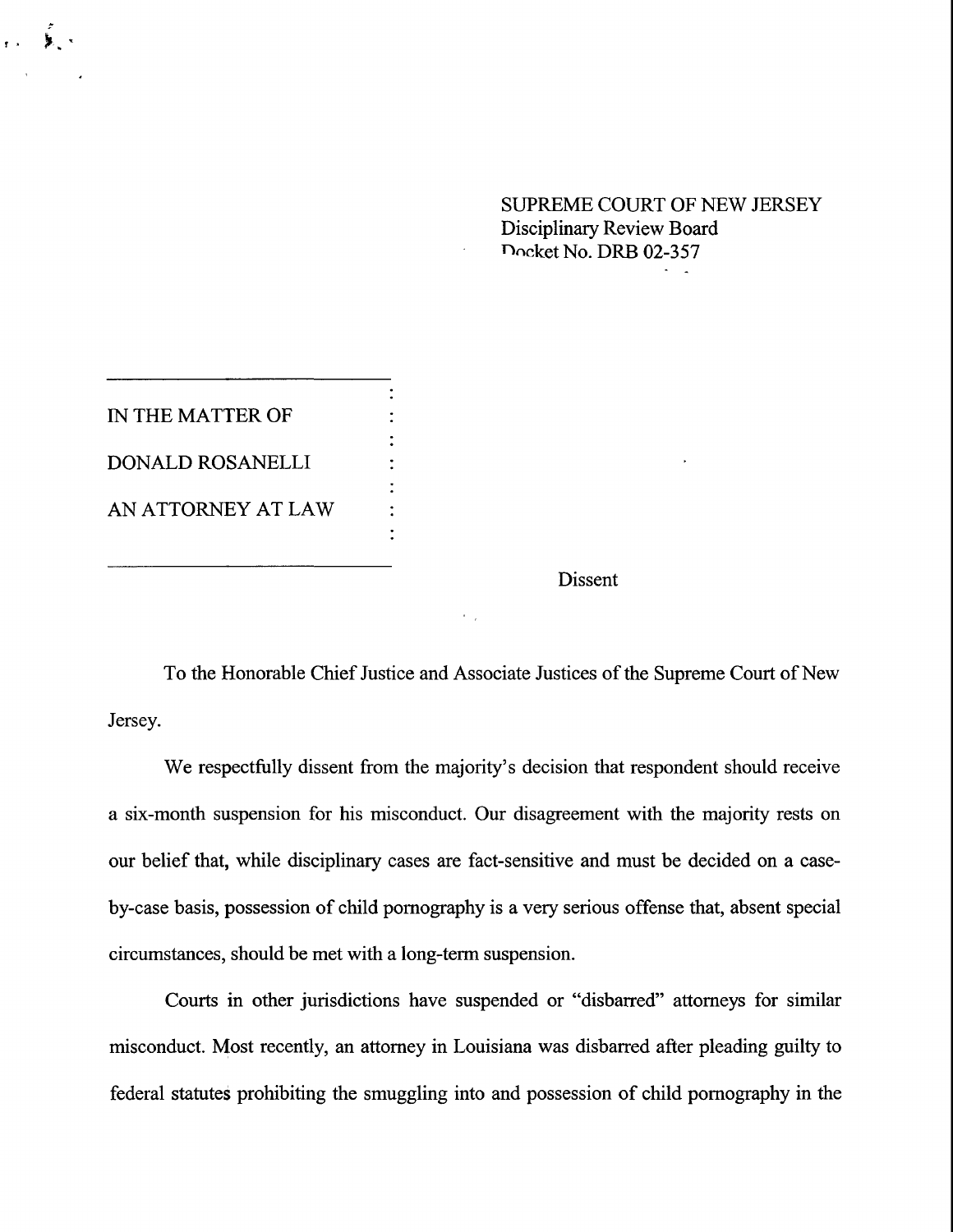United States. *In re Boudreau,* 815 *So.2d* 76 (La. 2002). In Louisiana, a disbarred attorney may petition for reinstatement after five years, unless the order prohibits the attorney from applying for reinstatement, thus rendering disbarment permanent. Because Boudreau was not barred from applying for reinstatement, the discipline amounted to a five-year suspension.

In Mississippi, an attorney who pleaded guilty to possession of child pornography, in violation of a federal statute, was disbarred in 1998. Disbarment in Mississippi is akin to a three-year suspension and, indeed, on June 20, 2002, Holleman was reinstated. *In re Petition for Reinstatement of Holleman,* 2002 WL 1340977 (Miss. 2002). Because the order disbarring Holleman was apparently not published, the following description of the attorney's misconduct was taken from the reinstatement decision:

In late 1996 or early 1997, Holleman, while drinking heavily at his office, accessed some publicly available computer images of child pornography on the internet. Holleman did not print any of the computer images, and after briefly viewing some of these images, he believed that he had deleted them from his computer. Following a seizure of Holleman's computer in February 1997, federal agents recovered these images from his computer hard-drive. *[Id.,* slip op. at 1]

In *Wagers v. Kentucky Bar Ass 'n,* 973 *SW2d* 845 (1998), the attorney pleaded guilty to a federal statute prohibiting possession of child pornography. After he was temporarily suspended by the Supreme Court of Kentucky, Wagers filed a motion to resign under term of disbarment, which prohibited him from petitioning for reinstatement for a period of five years. The court granted the motion, thus suspending the attorney for at least five years.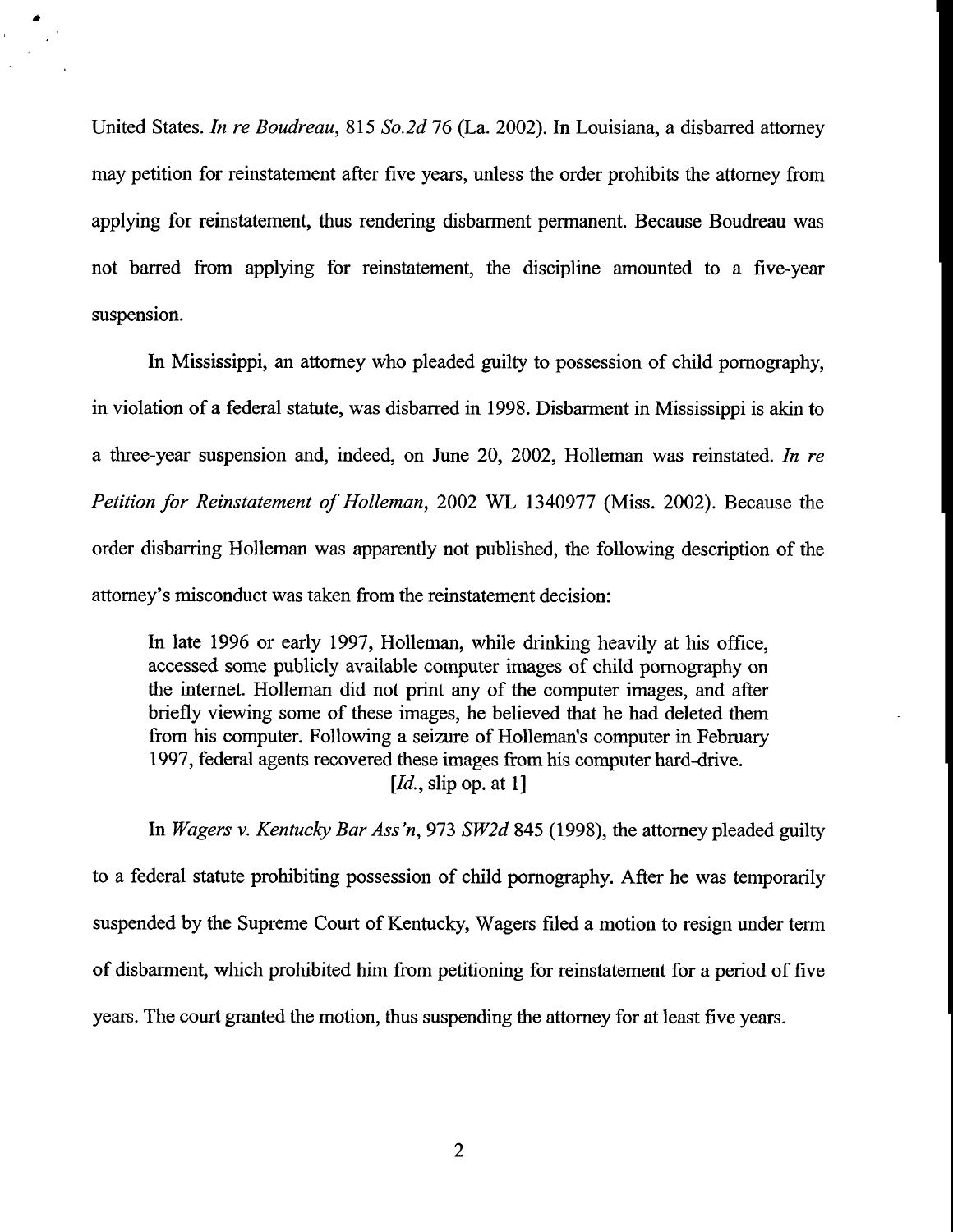Finally, in Wisconsin, an attorney who was convicted of importing and possessing child pornography and trading a small number of the photographs of minors was suspended for five months. *Matter of Bruckner,* 467 *N.W.2d* 780 (Wis. 1991). The court took into account that the misconduct had occurred more than seven years earlier and that Bruckner had not been the subject of subsequent criminal or disciplinary proceedings. One justice dissented, urging the revocation of the attorney's license.

We do not advocate the pronouncement of a bright-line rule mandating a lengthy suspension in cases involving possession of child pornography. We can envision circumstances in which the criminal conduct was more limited, such as possession of only one or several images, or in which the mitigation is substantial. Here, however, respondent joined an internet child pornography service and for about eight months regularly received pornographic materials, which he then "periodically cleaned." At the time of his arrest, respondent possessed twenty-three pictures of children engaged in various sexual acts.

The OAE suggested that we should consider the following mitigating factors: (1) respondent turned himself in to the authorities; (2) he surrendered the contraband; (3) he reported the matter to the Office of Attorney Ethics; (4) he did not suffer a conviction; and (5) his prognosis is good. Our answer to those suggestions is that respondent reported this matter to law enforcement authorities only after his friend threatened to notify them if he did not do so. In addition, the fact that he surrendered the contraband is irrelevant, since the authorities necessarily would have seized the pornographic materials as evidence if he had not. Moreover, just as we do not consider as a mitigating factor an attorney's cooperation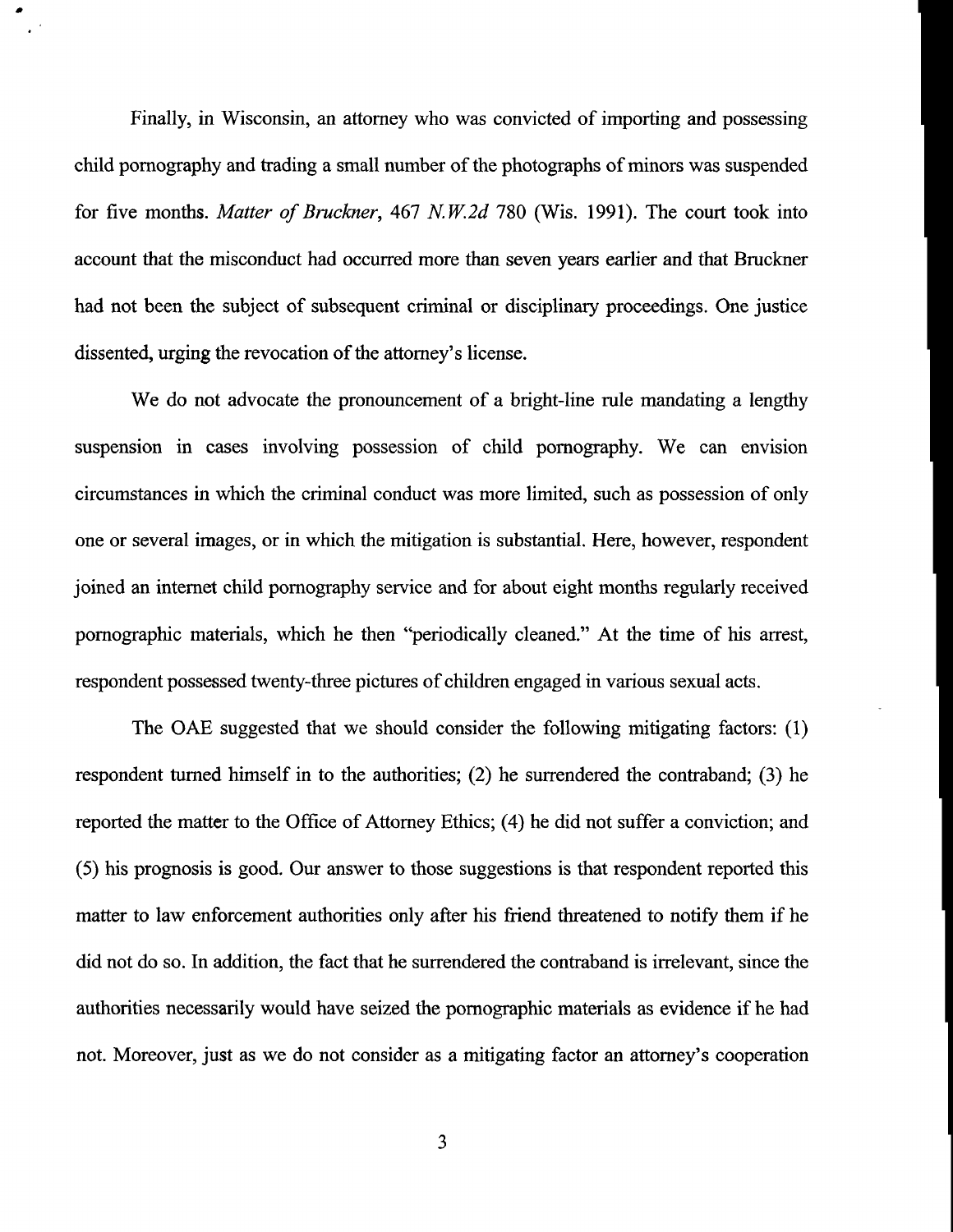with the disciplinary system  $-$  they are required to do so by rule  $-$  we should not consider in mitigation respondent's reporting his conviction to the OAE. *Rule* 1:20-13(a)(1) requires attorneys charged with indictable offenses to promptly inform the OAE of the charge. Respondent should not be credited with doing that which he is required to do. The fact that respondent was not "convicted" of a crime is immaterial in light of his guilty plea in which he admitted committing the offense. With respect to respondent's prognosis, we did consider the opinions of three professionals that respondent does not present a risk to children or the general community. We also took into account that this is respondent's first brush with the disciplinary system during his legal career of more than twenty years.

In our view, this case is very similar to *In re McBroom,* 158 N.J. 259 (1999). McBroom pleaded guilty to violating a federal statute and received a prison term; respondent pleaded guilty to violating a state statute and was accepted into the pre-trial intervention program; respondent and McBroom's misconduct are virtually identical: both downloaded on their computers images of children engaged in sexually explicit conduct. Respondent used a credit card to join an intemet child pornography service, thereby contributing to the perpetuation of this illicit market that exploits and demeans children in particular and society in general. His misconduct was serious and deserving of the same discipline imposed on McBroom. That sanction is also consistent with the majority of the jurisdictions, which, as discussed above, have imposed long-term suspensions for similar criminal offenses.